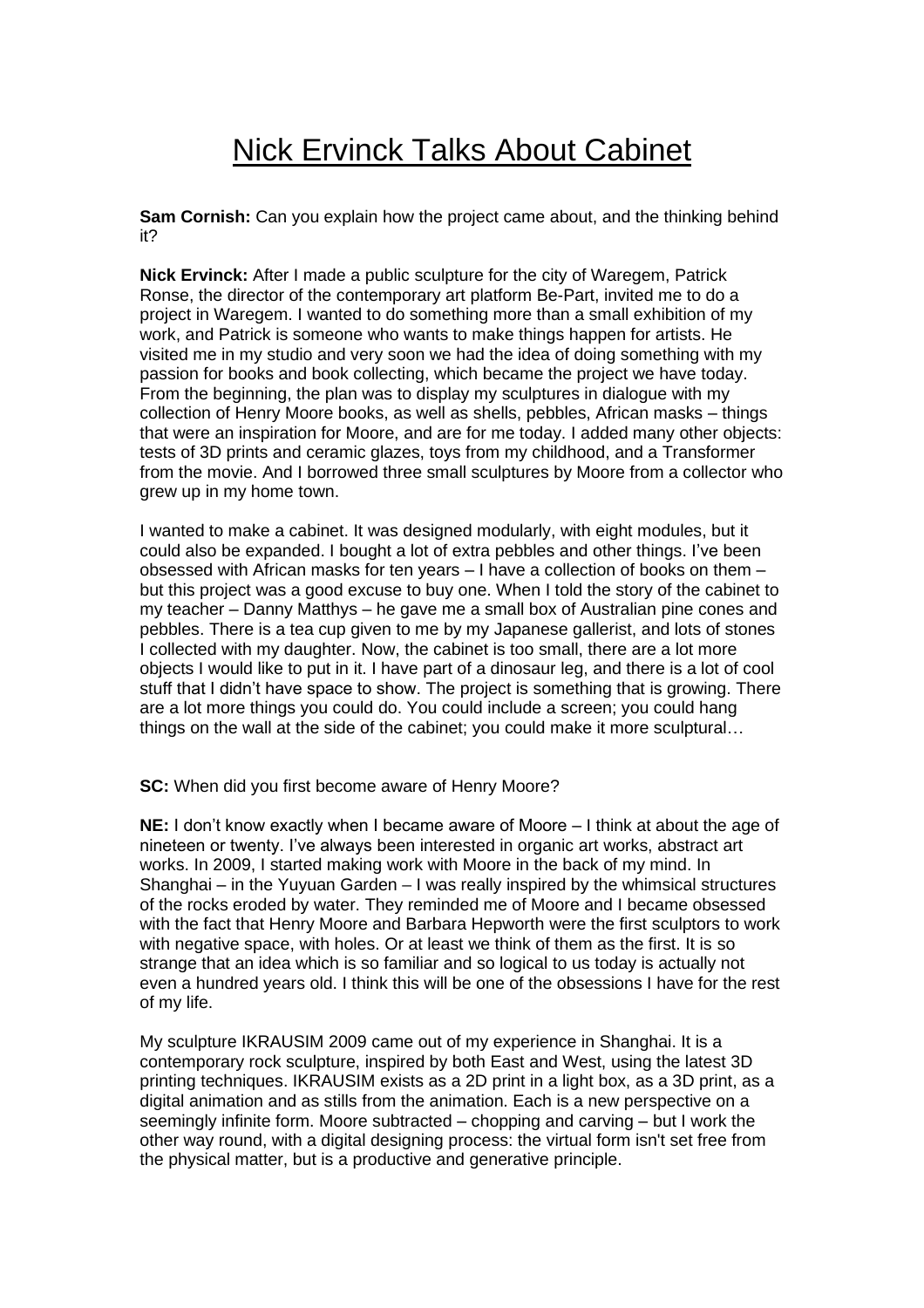**SC:** Recently you visited England, and Henry Moore's home and studios at Perry Green, north of London. Can you tell me about this trip?

**NE:** I travelled to Manchester, Leeds, Wakefield and Hull: Barbara Hepworth in Wakefield, the Henry Moore Institute, the Yorkshire Sculpture Park. In the park, I saw several sculptures by Henry Moore together in an outdoor space for the first time in my life. I have been aware of Perry Green for a long time, but it was only because of this project that I made the decision to go. I knew everything from pictures, but to visit his home and to really see the masks and all the pebbles was a revelation. I could almost say that I'm not the same person as I was before my visit to Perry Green. And this experience will probably affect my work and my path as an artist. His house was almost like a cabinet. He had Picassos and art works by his fellow artists, but his house was very modest. I learned about his daily routine. I discovered there was a curiosity cabinet in the entrance, and that he would play a little game with his visitors. Henry Moore the entertainer would ask all his visitors: 'which are my sculptures and which are ancient sculptures?' Because sometimes you can't see the difference between a sculpture a thousand years old, a rock, and a Henry Moore.

When you browse through a book, you can study, you can look in a limited way, but to actually see the sculptures, to feel them, almost to breathe them, to feel the environment of an artist, that makes an impact. It's not only my passion for Henry Moore's art, it's also learning to look again, and learning to think again: what is the position of the artist? What is an artist? What do you want to do? What is the power of sculpture? Is a sculpture more finished in polished wood or if it has this kind of poetry, small imperfections and mistakes? Visiting his world – and that is what Perry Green is –, where he got his inspiration, where he was surrounded by his maquettes, his pebbles, his bones, you get a completely different feeling from the sculpture. You appreciate it much more, I think. I think everyone has to visit Perry Green to appreciate Moore's sculpture.

**SC:** Which of the studios at Perry Green excited you most?

**NE:** The maquette studio. It is just a small chair and a small table surrounded by scale models, and pebbles, and plasters; it is also like a cabinet on its own. You could see his basic shapes, the basic shapes that he always came back to. In my opinion, the plaster sculptures are much nicer than the bronzes, because they have the light. The light on a white surface is much more intense and deeper than the light on a black or a dark brown sculpture. If you take a picture of a black sculpture on a black environment, then it has a very dark connotation; but if you see white plaster on a dark background, the sculpture is much more alive, it has far greater black and white values, far more depth. In a book, the plasters are sometimes more helpful in showing the three-dimensional aspect of a sculpture than the bronzes.

**SC:** Can you expand on the differences between your approach to sculpture and Moore's?

**NE:** My process is different. I am able to draw immediately on the computer, to design immediately in three dimensions. But I can also draw manually or carve directly into foam, so I don't only work with a computer, but it is a big part of my world. Yet, we have these new tools, these new ways, new paths. There is no point in just doing the same thing as Henry Moore – you have to work it out for your own time. One of my pieces – AGRIEBORZ 2009-2010 – is too complicated to imagine as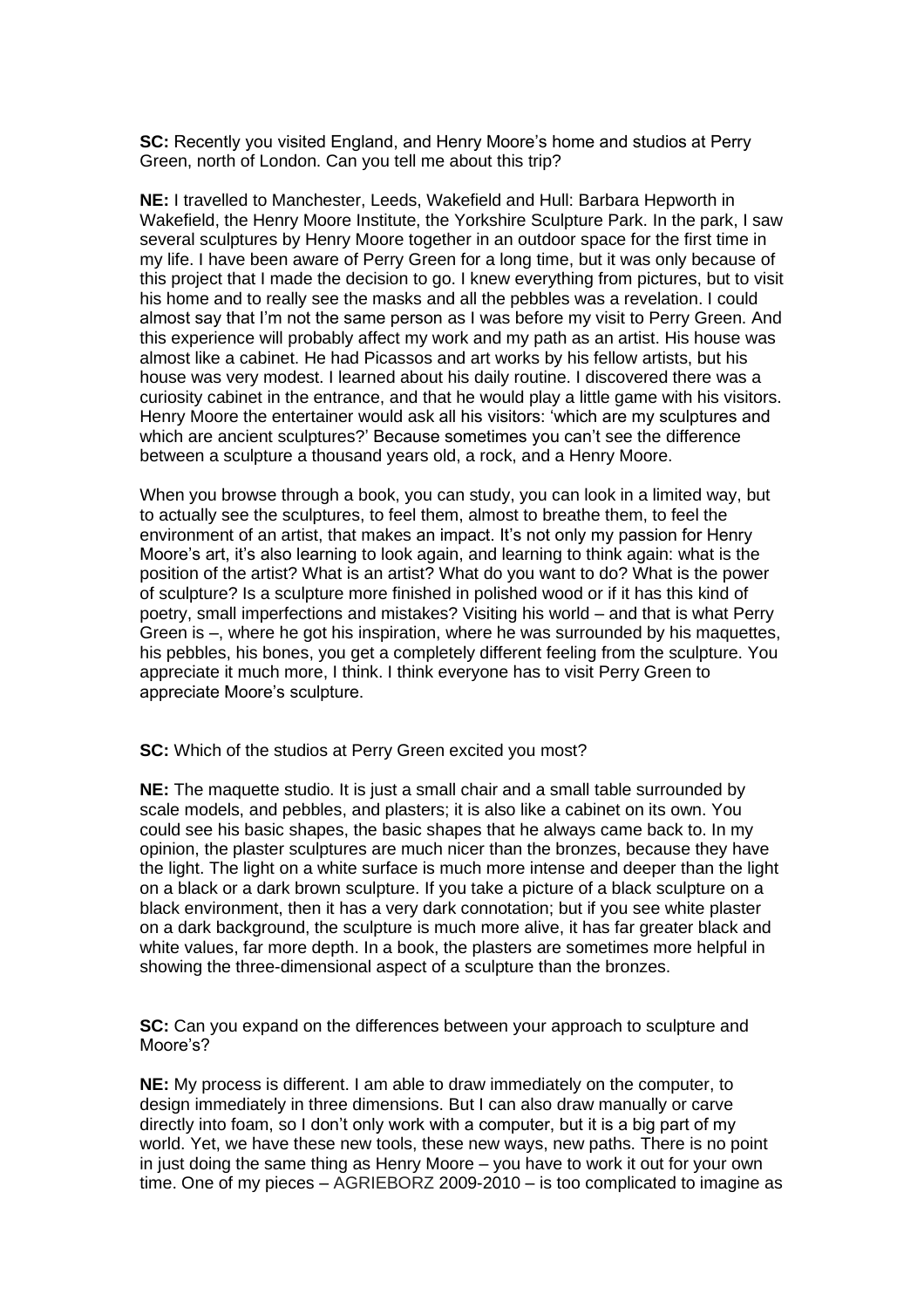an artist, our brain is too limited. It is only by using a computer, by drawing and saving again and again, that you can create something so complex. 3D-printing companies were saying it was impossible to make. It took me two years to design – 2,000 hours of drawing – and I printed it one year later. With this, at the risk of sounding pretentious, I think I can say I did something in the history of sculpture! With 3D printers we can print much more complex forms. Henry Moore was limited to where his hand or chisel could reach. But I'm well aware that the computer is still a tool. And complexity does not guarantee better work. As an artist you depend on the choices you make.

I'm a child of my time. I grew up with Lego, cartoons, computer games, sci-fi. I work with new technology – 3D printing, robot sculpting, 3D scanning, 3D modelling. But I'm still very classic. I look to art history – I make sculptures on pedestals. I believe some of the younger generation thinks of my work as classic art, while the older generation thinks of me as very innovative. Standing with one foot in an old world and one foot in a new world gives me a unique but complex position.

**SC:** What does carving directly into foam give you that 3D printing doesn't? Can you imagine 3D printing advancing to the extent that you no longer want to carve directly into foam?

**NE:** If you design first on the computer, the main reason for carving into foam is that it is not yet possible – or affordable – to 3D print at a large size. You can also change and adapt as you go, which is not really possible with a 3D printer. Carving directly in foam without having a design in advance is really something different. It's a way of thinking in 3D – searching for the sculpture in the foam. This physical approach is very different than using computer tools. I'm sure the future will change, with new techniques – maybe working digitally with clay in a virtual reality environment. But 3D printing will never be able to replace the direct hand carving and thinking in foam. But 3D printing definitely gives artists the chance to think further, to imagine differently than in the past. Now lots of artists use it – because it is so quick. But not many people are doing something really new or unique with it. I think that is strange.

**SC:** What is the core of your work?

**NE:** My work always starts with the contradictions between nature and culture, old and new. I take a vanguard position in the field of digital technology – such as 3D technology and computational design methods – but I also work with traditional methods, such as sculpting, ceramics and so on. On the one hand, I work with new technologies and digital techniques, while on the other, I still paint the sculptures by hand and sculpt my works in polyester. You could describe my work as a crossfertilisation between the virtual and physical worlds. Digital images constantly contaminate the three-dimensional forms and vice versa. I use copy-paste techniques in a 3D software environment; I derive images, shapes and textures from different sources.

A good example of how I work is LAPIRSURB. With this sculpture, I was inspired by robots, aliens, monsters and mysterious creatures that were created by artists like H. R. Giger. But I also looked to traditional helmets, jewellery and images from ancient sculptures, such as the masks and sculptures from the Inca and Mayan cultures. Multiple fragmentary pieces and hundreds of hours of manual computer-aided drawings were needed to make the sculpture. These sculptures can only be spatially realized through 3D modelling and printing – they directly challenge classical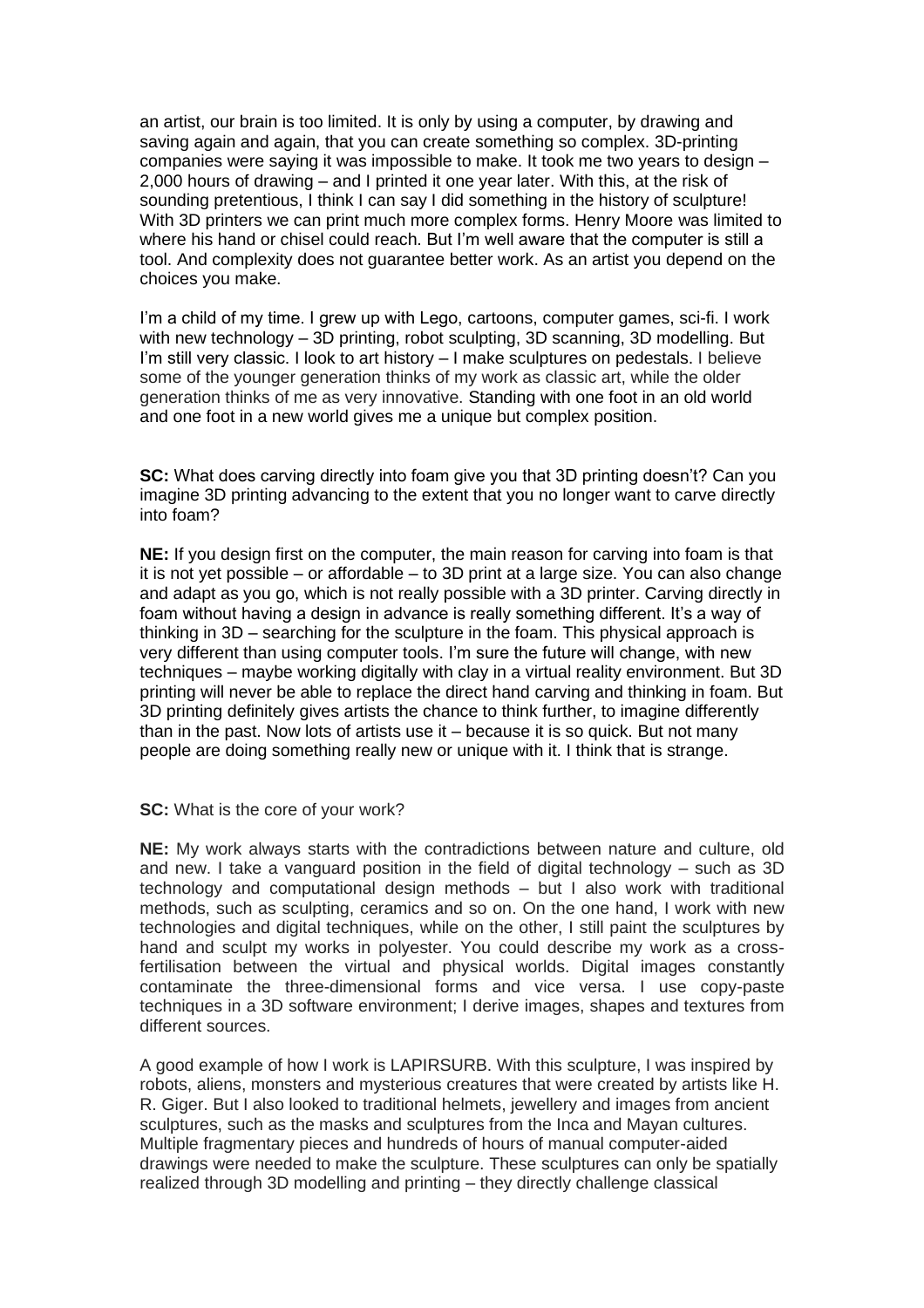sculpture. Yet these 3D prints are also the result of meticulous craftsmanship. They are painted by hand, a process that requires patience and precision.

**SC:** The project showcases a part of your impressive and extensive art library. Can you tell me something about this and how it developed?

**NE:** In my parent's house, we didn't have any books. Until I was fifteen, the only books I knew were school books and maybe one cook book and some fairy-tales, there were no other books in my home. The moment I started to study art, I loved the stories about artists, I loved learning about art history, so you start to buy books to learn more. Now I have about 1,700 monographs. Apart from Moore, I have lots of books on Barbara Hepworth, Tony Cragg, Anish Kapoor, Richard Deacon, Antony Gormley, Wim Delvoye. Artists that I respect and that are an inspiration. You understand so much more of the work by having – and by reading – all these books.

I had maybe 200 books on Moore when I started the project. Now I have 280. I guess it could be the biggest private collection of Henry Moore books in the world, I have no idea. According to the Henry Moore Foundation, there are more than 10,000 books on Moore, different editions, different languages, so it is actually only a very small fraction. A lot of people say that my books on Moore must all be the same. No! One is about the ideas, another is about the helmet sculptures; there are all the catalogue raisonnés, which are really important; the facsimiles of the sketchbooks; one book on Moore's inspirations. Of course the man is so important there have been so many books about him, and on almost every topic. Each one has its own voice, some are more commercial or random, but others are really jewels. But I own a small seascape by Moore, a lithograph, and in all the 280 books there is not one seascape!

What we are doing with this project is something completely new. I think this is the first really personal project by an artist making a sort of homage to Moore.

**SC:** Is your book collection an obsession or is it something functional?

**NE:** It is only in the last three or four years that I have collected books, rather than buying them to learn something – and, of course, the project has pushed it to a higher level. I was lucky enough to inherit part of the book collection of a collector I know who is moving to a smaller house. And I've found people who will exchange books for a small sculpture, which is a good way to expand your collection. But now, space is becoming an issue. You have to think, do I need that book, will I use that book? I'm starting a collection of New Media books and another of African mask books at the moment. So it is collecting, but collecting as a learning tool – collecting from the point of view of my vision as an artist, to get feeling and energy from it. The books last – an exhibition is something that disappears.

**SC:** In the cabinet are toys from your childhood and rocks collected with your daughter. Can you tell me more about this connection to childhood?

**NE:** This project is also about revisiting my childhood. A lot of kids have collections, but they don't become an artist, they don't do anything with it. Now I can actually do something with my childhood passion. Back then, I didn't know what I was doing but now I have a much better idea. I had the opportunity to travel more with my oldest daughter and we visited a lot of museums together. I'm teaching her to collect rocks. A lot of the shells are ones I found in flea-markets with her. I collected fifty per cent of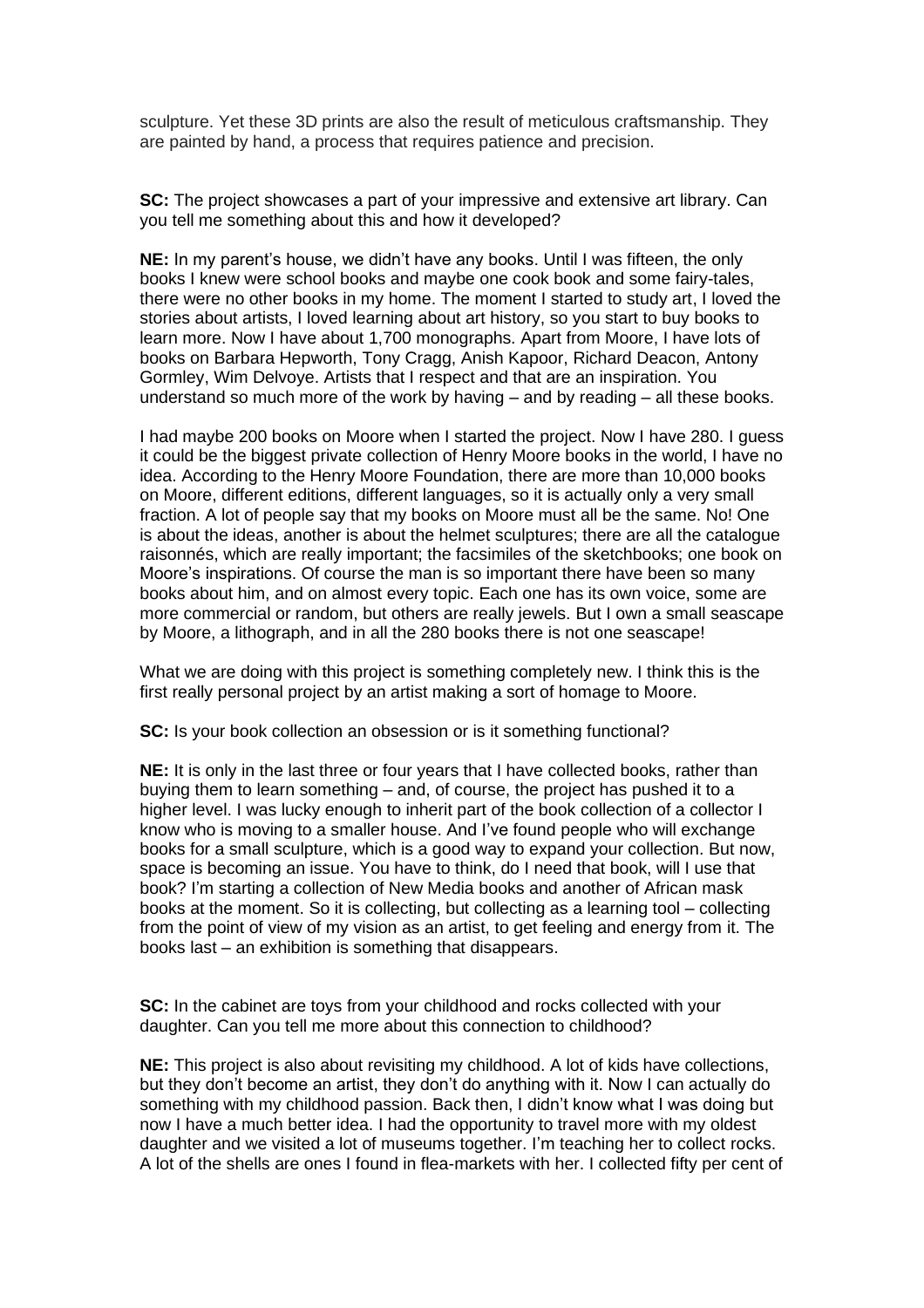the stones and pebbles on walks in the forest with my daughter – so the connection with my children is very important.

I am someone who is always going into overdrive. When I have something, I want to have the most or the biggest. I had the collections that lots of children have: stamps, coins, postcards, pins, Flippos, bicycle licence plates, teeth, Magic playing cards, Lego, dinosaur toys, car toys, Kinder Surprise toys, travel souvenirs, stones, boxes, Duracell Bunnies, empty bottles, empty glass jars, water pistols, keys. I had my toys displayed in a closet in my bedroom like in a museum - before I even knew museums existed, or before I knew the word cabinet, or the word collection.

**SC:** What were your childhood experiences of art?

**NE:** I don't come from a cultured background. My mother worked in the office of a supermarket. My father was a mechanic. First, I thought I wanted to be an accountant, but I switched to art school. A new world opened for me then. After studying architecture, I switched to ceramics and graphic design. When I discovered software such as Photoshop, I suddenly realized that you can do a lot more with a computer than just play games. In the end I switched to the Mixed Media course. There, I gradually found my feet. I had a dynamic teacher, Danny Matthys, from whom I learned a lot. He was a mentor for me, teaching me to think outside the box. He taught me to communicate with shapes, to think about quality, about good and bad. To learn to believe in myself. To learn to think and to communicate. The longer I live, the more I understand the importance of passionately making your stand in the world.

**SC:** You have spoken warmly about your teacher Danny Matthys. Is Moore also in some way like a mentor to you?

**NE:** I would say that Moore is like my second teacher. I never met him, but he is always teaching me. Moore helps me to look again at the world, to look differently and this shows me what may happen in the future. Competing with Moore is impossible, he's from a different era, he has a huge reputation. But at the same time, you are looking at how he made his work, how he made his choices, and thinking about what choices you will make. You can almost imagine how he would deal with it. But what is difficult with Danny Matthys and with Moore is that their answer is always coming from their time, and you have to translate it into your time.

Every person I have ever met, every decision I have ever made has shaped my artistic practice. For the realization of AGRIEBORZ, for example, I immersed myself in drawings from medical textbooks and in discussions with Dr Delaere, an ENT doctor and face and neck surgeon. In 2013, I met Dr Ton den Nijs from the Plant Breeding Department of Wageningen University. Through him, I became fascinated by the potential of food manipulation, including through the use of 3D print technology. The commercial strawberry we eat today was invented in a laboratory in the Netherlands – they have a patent on it. So I started to design my own strawberry pieces with the title PLANT MUTATIONS. They are strawberries, in nice colours, but always with something dark, monstrous about them. For another project, I used my fascination with eighteenth-century Messian porcelain, with this craftsmanship that has vanished.